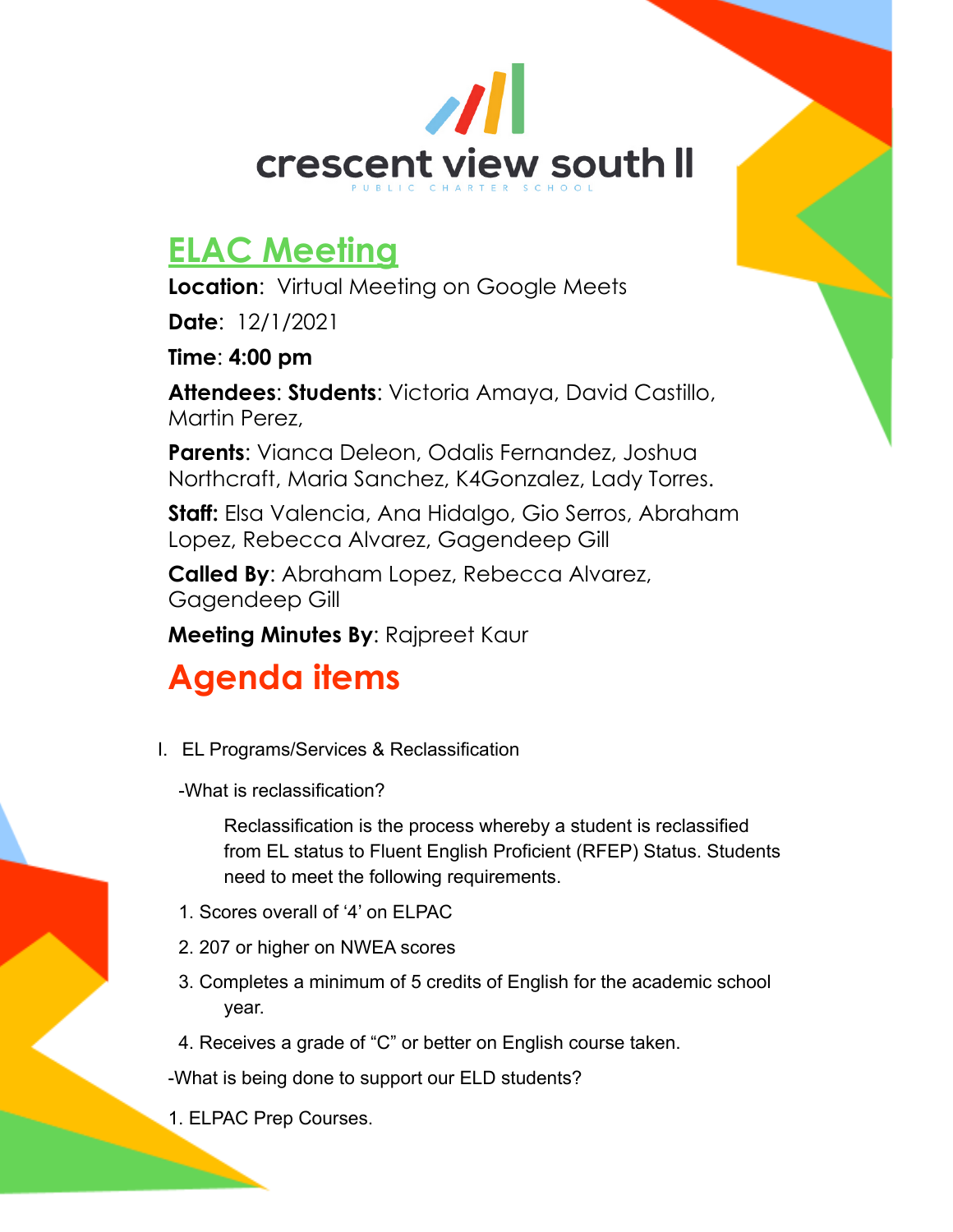- 2. NWEA Prep Courses.
- 3. Paraprofessional
- 4. Goal setting and constant academic support and redirection.
- II. ELAC Input for the LCAP Site, Discretionary Funds, ELAC Needs Assessment
	- ELO Grant update-School received the Expanded Learning Opportu Grant to help support and close the achievement gap caused by the Pandemic last school year
		- Funds are allocated to extend the school day including Saturday to support students
		- Hired extra EL/Sped Paraprofessionals. Will be hiring additional Math/English Intervention teachers and Counselors
		- How would like to see some of these funds used to help student achievement?
	- -LCAP 15%-In addition to the LCAP budget for this year (2021-2022) each school received an additional 15% LCAP funds to increase staff support. This includes teachers, tutors, and counselors. Objective is to provide students access to more support in school to address learning, socio-emotional needs, and college readiness.
		- December 2021 reporting
		- Spring Annual Update in June 2022
		- How would like to see some of these funds used to help student achievement?
		- CVS II will receive \$558,356.67 in additional funds.
- III. Title I Annual Meeting
	- Target Assistance School (TAS)-Additional funds used to focus on a targeted group of students the school has identified as the most academically at-risk. Support in Literacy and Math, Next year school will change to Schoolwide supporting all students
	- Parent and Family Engagement Policy-Describe how parents and family members are involved in the development of the Title I
	- School-Parent Compact- Outlines how parents, the entire school staff, and the students will share in the responsibility for improved student academic achievement and the means by which the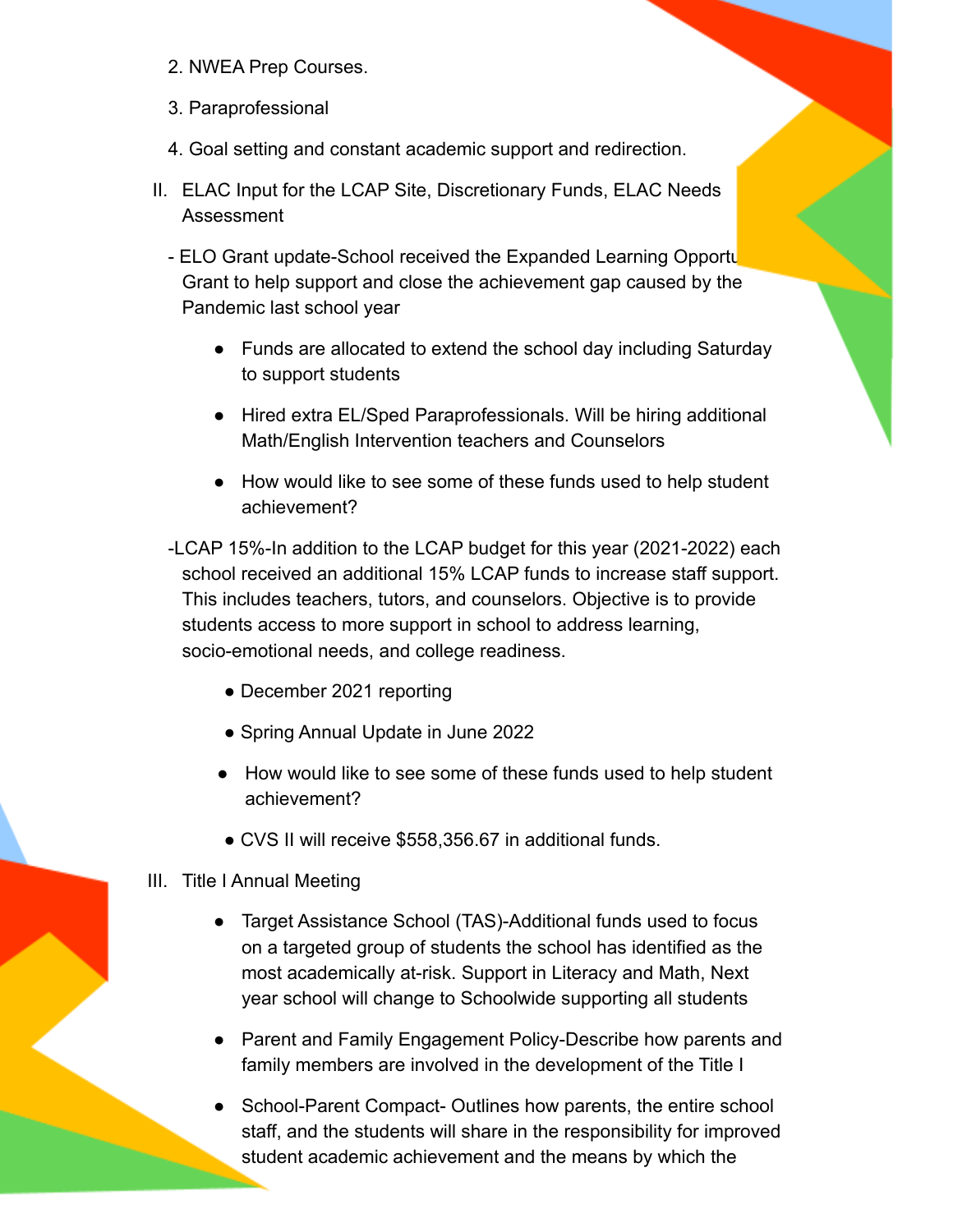school and parents will build and develop a partnership that will help children achieve the State high academic standards

- Parents/Adult Students were in agreement with the method by which they would be involved in the development of the parent/family engagement policy as well as the school-parent compact.
- How would like to see some of these funds used to help studential achievement?
- IV. School Announcements of importance to parents:

ELPAC

ELPAC Window: Window is from Feb 1, 2022 to May 31, 2022.

Focus window is Feb 1 to March 25.

**MWFA** 

-Scheduled for LP 8 (January 2022)

PE Testing

-Begins February 1<sup>st</sup>, 2022.

CASSPP/CAST Testing

-Begins March 28<sup>th</sup>, 2022

### **Open Discussion:**

### **ELO Grant Update:**

● How would like to see some of these funds used to help student achievement?

Martin Perez asked for help with daycare, he is a teen parent and it's hard for him to study.

Mrs. Gill encouraged parents/students to reach out to school staff/counselors for additional support.

### **Title I -Target Assistance School (TAS)**

● How would like to see some of these funds used to help student achievement?

Matin Perez stated that teachers are very helpful. He's able to connect with his teachers for additional support.

**LCAP Update:**